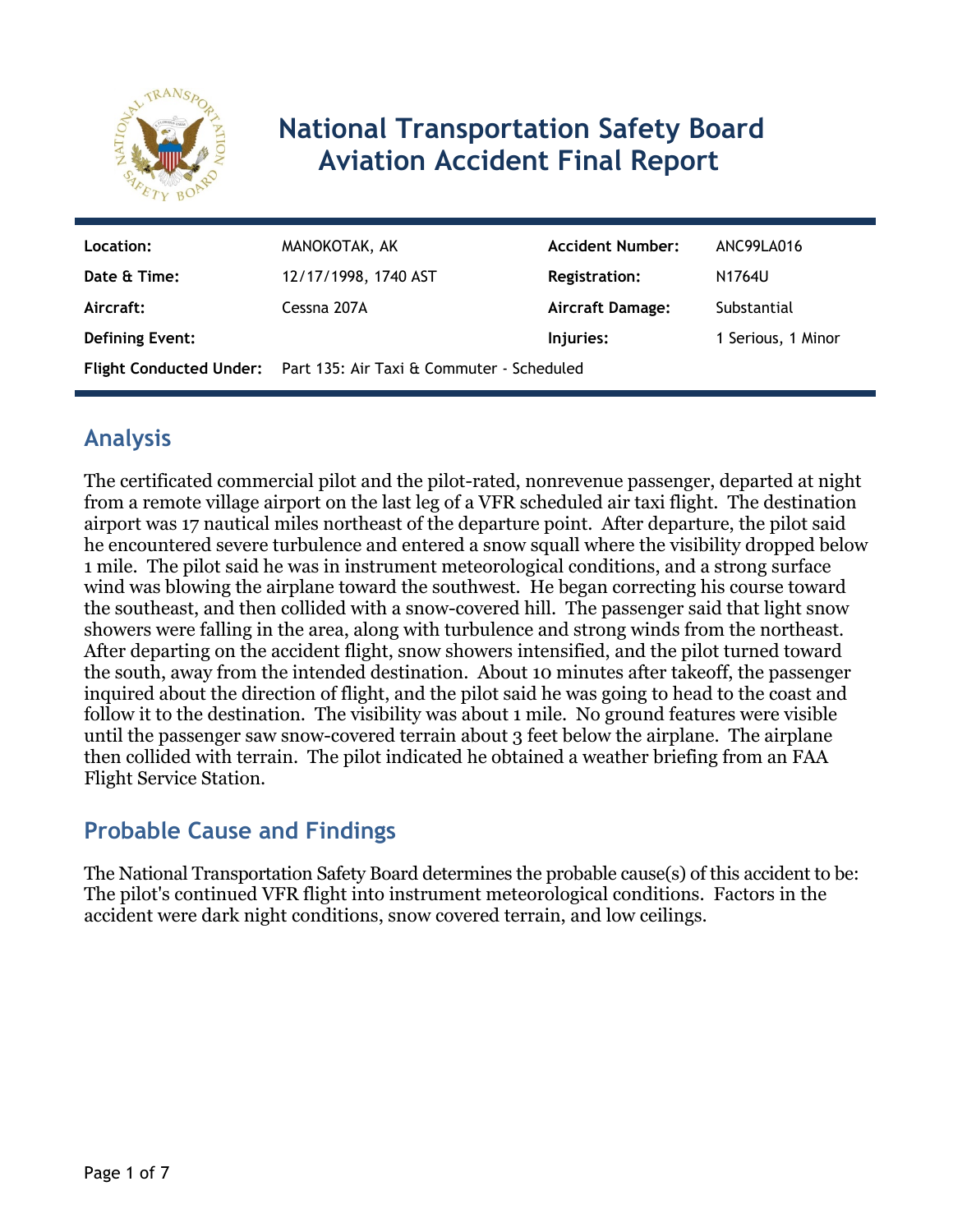#### **Findings**

Occurrence #1: IN FLIGHT COLLISION WITH TERRAIN/WATER Phase of Operation: CRUISE

Findings

- 1. TERRAIN CONDITION MOUNTAINOUS/HILLY
- 2. (F) TERRAIN CONDITION SNOW COVERED
- 3. (F) LIGHT CONDITION DARK NIGHT
- 4. (F) WEATHER CONDITION LOW CEILING
- 5. (C) VFR FLIGHT INTO IMC CONTINUED PILOT IN COMMAND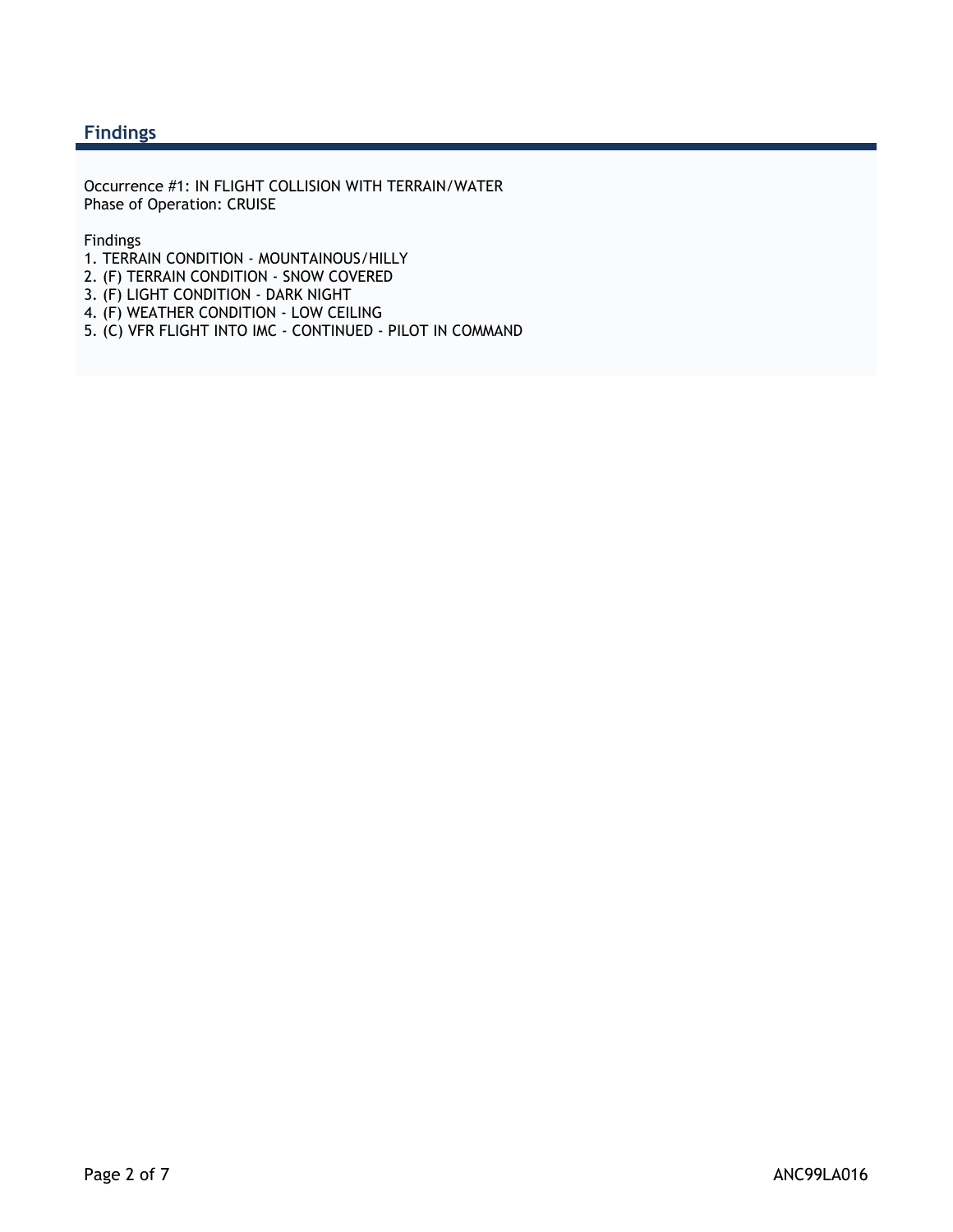### **Factual Information**

 On December 17, 1998, about 1740 Alaska standard time, a wheel equipped Cessna 207A airplane, N1764U, sustained substantial damage after colliding with terrain, about 6 miles southwest of Manokotak, Alaska. The airplane was being operated as a visual flight rules (VFR) scheduled domestic flight under Title 14 CFR Part 135 when the accident occurred. The airplane was operated by Yute Air Alaska Inc., Anchorage, Alaska, as Flight 611 from Dillingham, Alaska, to Manokotak, to Togiak, Alaska, and then return to Dillingham, via Manokotak. The certificated commercial pilot received minor injuries. The pilot-rated, nonrevenue passenger, occupying the right-front seat, received serious injuries. Visual meteorological conditions prevailed at the destination. Instrument meteorological conditions prevailed in the area of the accident. VFR company flight following procedures were in effect. The flight originated at the Manokotak Airport, about 1730.

The Director of Operations for the company reported the flight departed Manokotak on the last leg of the scheduled flight to Dillingham, which is 17 nautical miles northeast of Manokotak. Only U.S. mail was being carried on the accident flight segment. Thirty minutes after the airplane did not arrive, company personnel reported the flight overdue. An emergency locator transmitter (ELT) signal was received from the Manokotak area. Search personnel located the accident site about 0200, December 18.

In the Pilot/Operator report (NTSB form 6120.1/2) submitted by the operator, the pilot indicated he obtained a weather briefing from the Federal Aviation Administration (FAA) Flight Service Station (FSS) in Dillingham. He also included a written statement. The pilot said the initial segments of the flight were uneventful, other than moderate turbulence. After departing Manokotak, he climbed the airplane to 300 feet above the ground, and began a left turn toward the south. Thirty seconds after departure, the airplane encountered severe turbulence, and entered a snow squall. The visibility dropped to less than one mile. The pilot said he was in instrument meteorological conditions at 600 feet, and began concentrating on the flight instruments. He said he was maintaining a magnetic heading of 190 degrees. He glanced at the Global Positioning System (GPS) receiver and noticed the airplane was tracking a magnetic course of 230 degrees. The pilot said he realized an extreme wind drift was occurring, and started making heading corrections toward the southeast. The airplane collided with a hill between 5 to 10 miles southwest of Manokotak. The pilot said he was unable to remember if he saw any terrain before the collision.

The passenger was enrolled in a training course conducted by Alaska Differences Training. The training course provides certificated pilots with information about the unique nature of rural flying in Alaska. As part of the training, the passenger was observing rural flight operations by riding with the operator. At the conclusion of the training, a pilot may, or may not, be hired by the operator.

During an interview with the National Transportation Safety Board (NTSB) investigator-incharge (IIC), on December 18, 1998, at 1300, the passenger related the following: The flight arrived in Manokotak with light snow showers falling in the area. The flight to Manokotak included turbulence and strong winds from the northeast. The accident flight departed after dark from Manokotak. Snow showers intensified, and the pilot turned toward the south, away from the intended destination of Dillingham. About 10 minutes after takeoff, the passenger inquired about the direction of flight, and the pilot said he was going to head to the coast and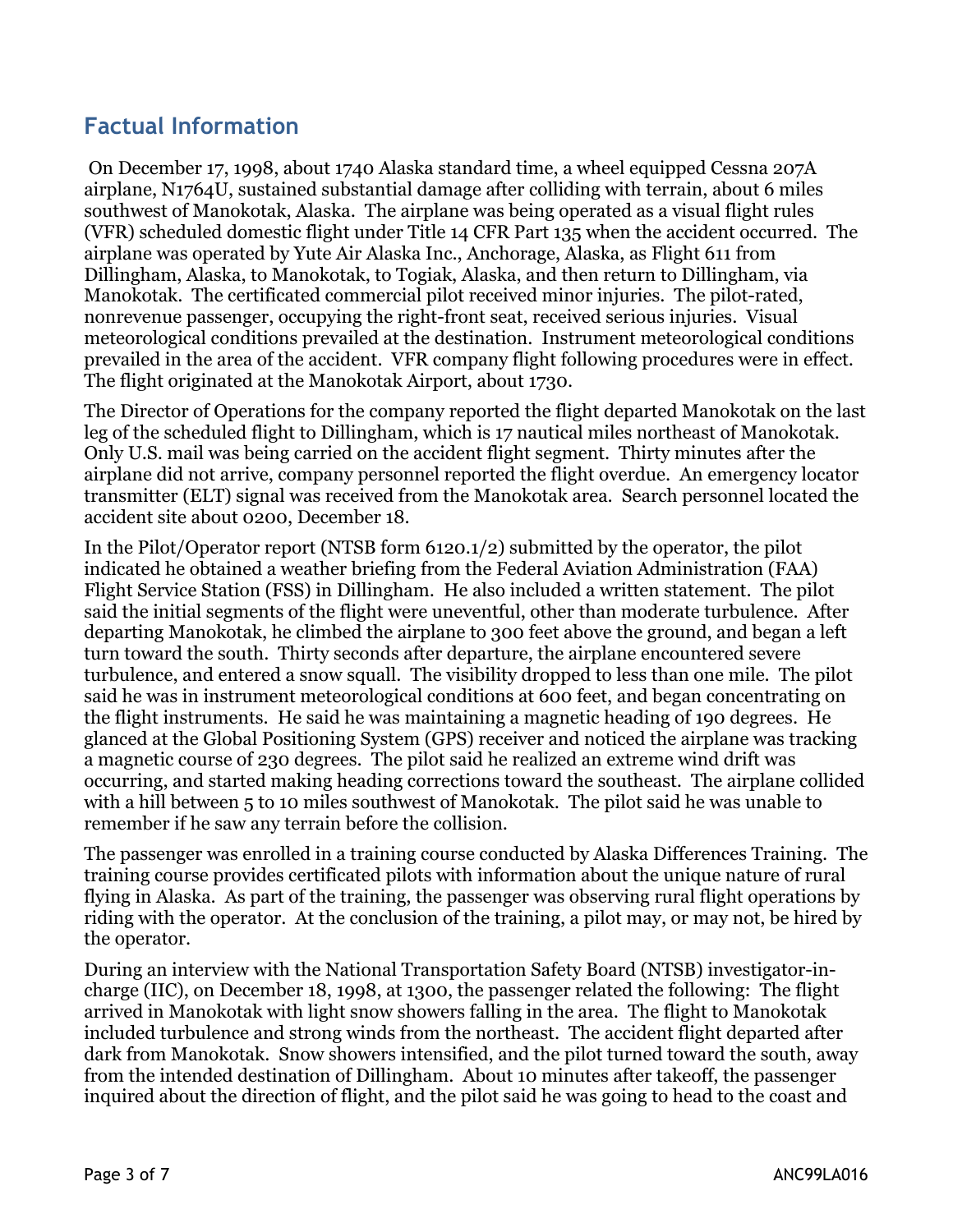follow it to Dillingham. The visibility was about 1 mile. No ground features were visible until the passenger saw snow-covered terrain about 3 feet below the airplane. The airplane then collided with the terrain.

The closest official weather observation station is Dillingham, Alaska, which is located 23 nautical miles northeast of the accident site. On December 17, 1998, at 1750, an Aviation Routine Weather Report (METAR) was reporting in part: "Wind, 001 degrees (magnetic) at 9 knots, gust to 14 knots; visibility, 10 statute miles; clouds and sky condition, 10,000 broken, 18,000 feet overcast; temperature, 16 degrees F; dew point, 3 degrees F; altimeter, 30.67 inHg."

An area forecast for the southern half of Alaska, except southeast Alaska, was issued on December 17, 1998, at 1745. The forecast for Bristol Bay, Alaska, was valid until December 18, 1998, at 0600, and stated, in part: "AIRMET, valid until 0000, for strong surface wind. Egegik, Alaska, south and offshore, sustained surface winds of 30 knots or greater, no change. Clouds and weather; Egegik, south and offshore, 2,000 feet scattered, 4,000 feet overcast, layered above, tops at 25,000 feet. Occasionally 2,000 feet overcast; visibility, 4 statute miles in light snow, rain, and mist. Surface wind from the southeast at 30 knots, gusts to 50 knots. Elsewhere, 4,000 feet scattered, 12,000 feet broken, layered above, tops at 25,000 feet. Surface wind from the east/northeast with gusts to 25 knots. After 0000, surface wind from the east at 20 knots, with gusts to 35 knots... Turbulence; SIGMET, Alpha 1, valid from 1745 to 2145, occasional severe turbulence forecast below 6,000 feet within an area bounded by 30 miles east of King Salmon, Alaska, to Port Heiden, Alaska, to Dillingham, to 30 miles east of King Salmon, no change. AIRMET for turbulence; moderate turbulence below 8,000 feet; low level wind shear; no change. Icing and freezing level; light isolated moderate rime icing in clouds between 2,500 feet, and 10,000 feet. Freezing level at the surface to the north, 1,500 feet to the south."

A terminal forecast for Dillingham, issued on December 17, 1998, at 1945, and valid from 2000 to December 18, 1998, at 1500, was reporting, in part: "Wind, 030 degrees at 10 knots, gusts to 20 knots; visibility greater than 6 statute miles. Clouds, 2,000 feet scattered, 8,000 feet broken. Temporary changes between 2000 and 1200 (December 18, 1998), visibility 5 statute miles in light snow and mist; clouds, 1,000 feet scattered, 2,000 feet broken. From 1200 to 1500, wind 060 degrees at 15 knots, gusts to 25 knots; visibility greater than 6 statute miles. Clouds, 2,500 feet scattered, 5,000 feet broken."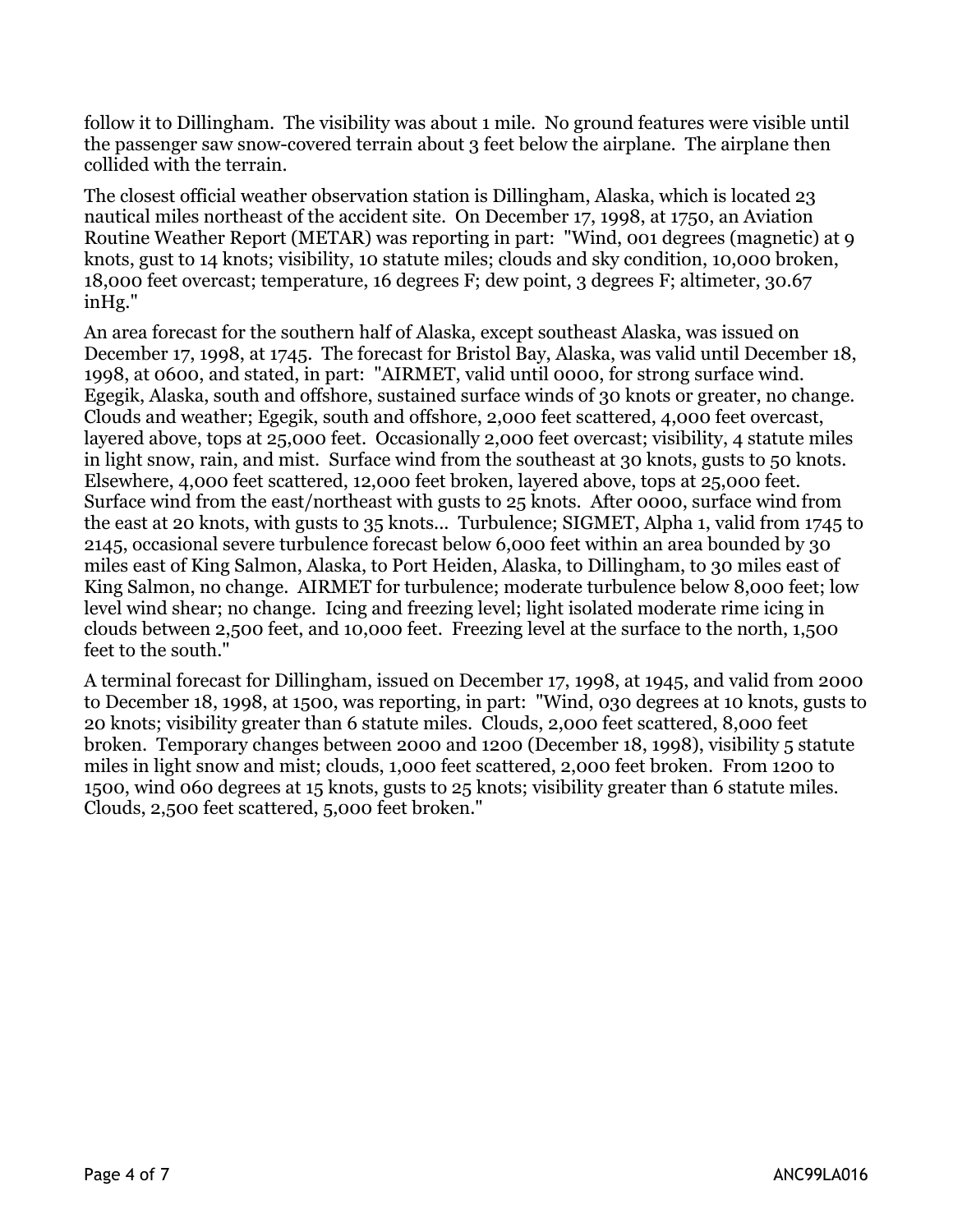#### **Pilot Information**

| Certificate:                     | Flight Instructor; Commercial                                                                                                                                                                                                                      | Age:                              | 24, Male                      |
|----------------------------------|----------------------------------------------------------------------------------------------------------------------------------------------------------------------------------------------------------------------------------------------------|-----------------------------------|-------------------------------|
| Airplane Rating(s):              | Multi-engine Land; Single-engine<br>Land                                                                                                                                                                                                           | Seat Occupied:                    | Left                          |
| <b>Other Aircraft Rating(s):</b> | None                                                                                                                                                                                                                                               | <b>Restraint Used:</b>            | Seatbelt, Shoulder<br>harness |
| Instrument Rating(s):            | Airplane                                                                                                                                                                                                                                           | <b>Second Pilot Present:</b>      | Yes.                          |
| Instructor Rating(s):            | Airplane Multi-engine; Airplane<br>Single-engine; Instrument Airplane                                                                                                                                                                              | <b>Toxicology Performed:</b>      | No                            |
| <b>Medical Certification:</b>    | Class 1 Valid Medical--no<br>waivers/lim.                                                                                                                                                                                                          | Last FAA Medical Exam:            | 06/18/1998                    |
| <b>Occupational Pilot:</b>       |                                                                                                                                                                                                                                                    | Last Flight Review or Equivalent: |                               |
| <b>Flight Time:</b>              | 1600 hours (Total, all aircraft), 700 hours (Total, this make and model), 1550 hours (Pilot In<br>Command, all aircraft), 320 hours (Last 90 days, all aircraft), 110 hours (Last 30 days, all<br>aircraft), 5 hours (Last 24 hours, all aircraft) |                                   |                               |

### **Aircraft and Owner/Operator Information**

| Aircraft Make:                    | Cessna                                              | <b>Registration:</b>                     | N1764U                                                     |
|-----------------------------------|-----------------------------------------------------|------------------------------------------|------------------------------------------------------------|
| Model/Series:                     | 207A 207A                                           | <b>Aircraft Category:</b>                | Airplane                                                   |
| <b>Year of Manufacture:</b>       |                                                     | <b>Amateur Built:</b>                    | No                                                         |
| Airworthiness Certificate:        | Normal                                              | Serial Number:                           | 20700364                                                   |
| Landing Gear Type:                | Tricycle                                            | Seats:                                   | $\overline{7}$                                             |
| Date/Type of Last Inspection:     | 11/26/1998, 100 Hour                                | <b>Certified Max Gross Wt.:</b>          | 3800 lbs                                                   |
| Time Since Last Inspection:       | 60 Hours                                            | Engines:                                 | 1 Reciprocating                                            |
| Airframe Total Time:              | 7283 Hours                                          | <b>Engine Manufacturer:</b>              | Continental                                                |
| ELT:                              | Installed, activated, aided in<br>locating accident | <b>Engine Model/Series:</b>              | IO-520-F                                                   |
| <b>Registered Owner:</b>          | WILLIAM L. JOHNSON                                  | <b>Rated Power:</b>                      | 300 hp                                                     |
| Operator:                         | YUTE AIR ALASKA INC.                                | <b>Operating Certificate(s)</b><br>Held: | Commuter Air Carrier<br>(135); On-demand Air Taxi<br>(135) |
| <b>Operator Does Business As:</b> |                                                     | <b>Operator Designator Code:</b>         | YAAA                                                       |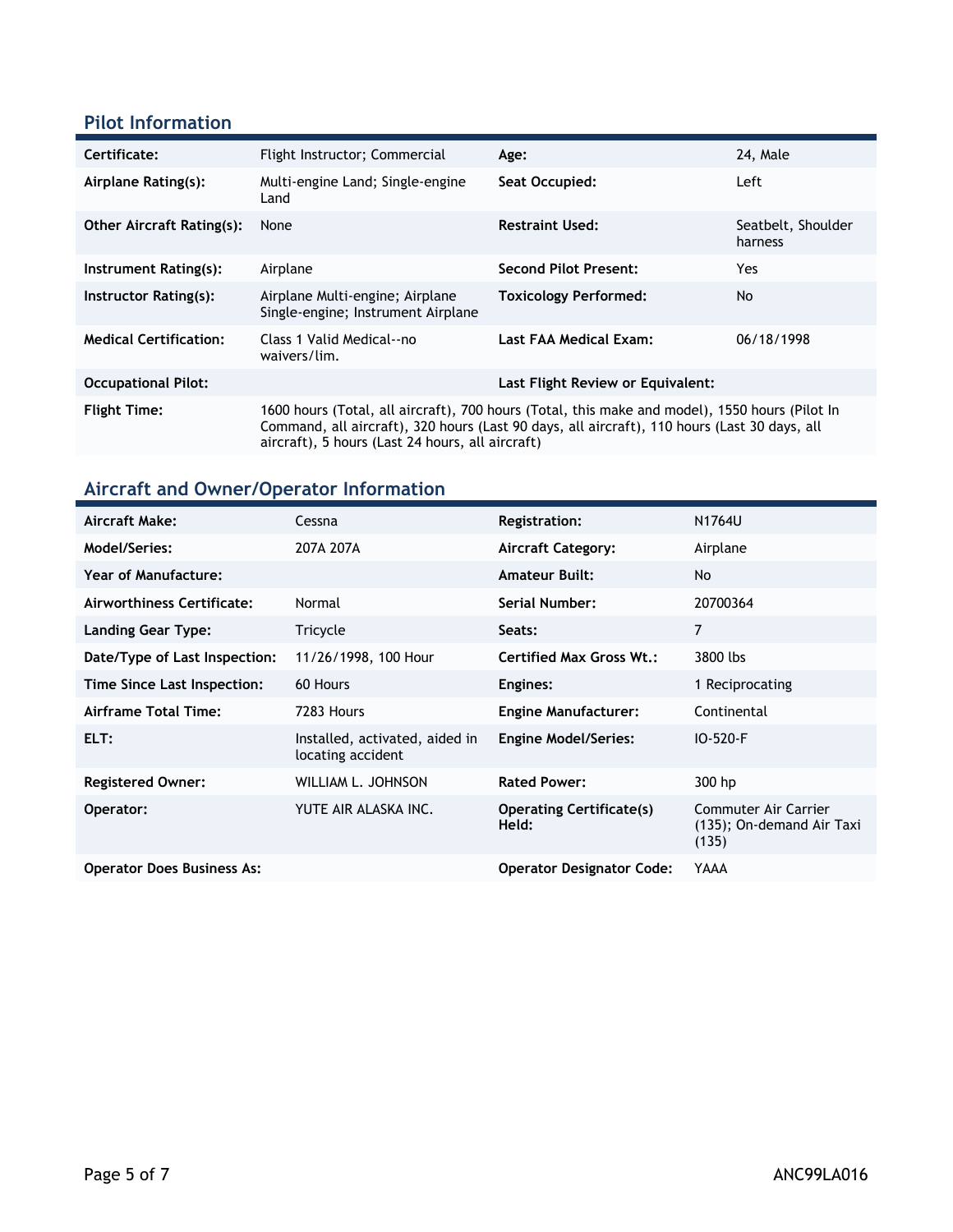### **Meteorological Information and Flight Plan**

| <b>Conditions at Accident Site:</b>     | Instrument Conditions   | <b>Condition of Light:</b>                     | Night/Dark                   |
|-----------------------------------------|-------------------------|------------------------------------------------|------------------------------|
| <b>Observation Facility, Elevation:</b> | . 0 ft msl              | Distance from Accident Site:                   | 0 Nautical Miles             |
| <b>Observation Time:</b>                | 0000                    | <b>Direction from Accident Site:</b>           | $0^{\circ}$                  |
| <b>Lowest Cloud Condition:</b>          | Unknown / 0 ft agl      | Visibility                                     | 0.5 Miles                    |
| Lowest Ceiling:                         | Overcast / 10000 ft agl | Visibility (RVR):                              | $0$ ft                       |
| <b>Wind Speed/Gusts:</b>                | 40 knots / 60 knots     | <b>Turbulence Type</b><br>Forecast/Actual:     |                              |
| <b>Wind Direction:</b>                  | $40^{\circ}$            | <b>Turbulence Severity</b><br>Forecast/Actual: |                              |
| <b>Altimeter Setting:</b>               | 30 inches Hg            | <b>Temperature/Dew Point:</b>                  | $-7^\circ$ C / $-12^\circ$ C |
| <b>Precipitation and Obscuration:</b>   |                         |                                                |                              |
| <b>Departure Point:</b>                 | (17Z)                   | Type of Flight Plan Filed:                     | Company VFR                  |
| Destination:                            | DILLINGHAM, AK (DLG)    | <b>Type of Clearance:</b>                      | None                         |
| <b>Departure Time:</b>                  | 1730 AST                | Type of Airspace:                              | Class G                      |

# **Wreckage and Impact Information**

| Crew Injuries:          | 1 Minor            | Aircraft Damage:           | Substantial |
|-------------------------|--------------------|----------------------------|-------------|
| Passenger Injuries:     | Serious            | <b>Aircraft Fire:</b>      | None        |
| <b>Ground Injuries:</b> | N/A                | <b>Aircraft Explosion:</b> | None        |
| Total Injuries:         | 1 Serious, 1 Minor | Latitude, Longitude:       |             |

### **Administrative Information**

| Investigator In Charge (IIC):            | SCOTT.                                                                                                                                                                                                                                                                                                                                             | R ERICKSON                        | <b>Report Date:</b> | 03/31/2000 |
|------------------------------------------|----------------------------------------------------------------------------------------------------------------------------------------------------------------------------------------------------------------------------------------------------------------------------------------------------------------------------------------------------|-----------------------------------|---------------------|------------|
| <b>Additional Participating Persons:</b> |                                                                                                                                                                                                                                                                                                                                                    | TOM ELDRIDGE (FAA); ANCHORAGE, AK |                     |            |
| <b>Publish Date:</b>                     |                                                                                                                                                                                                                                                                                                                                                    |                                   |                     |            |
| <b>Investigation Docket:</b>             | NTSB accident and incident dockets serve as permanent archival information for the NTSB's<br>investigations. Dockets released prior to June 1, 2009 are publicly available from the NTSB's<br>Record Management Division at pubing@ntsb.gov, or at 800-877-6799. Dockets released after<br>this date are available at http://dms.ntsb.gov/pubdms/. |                                   |                     |            |